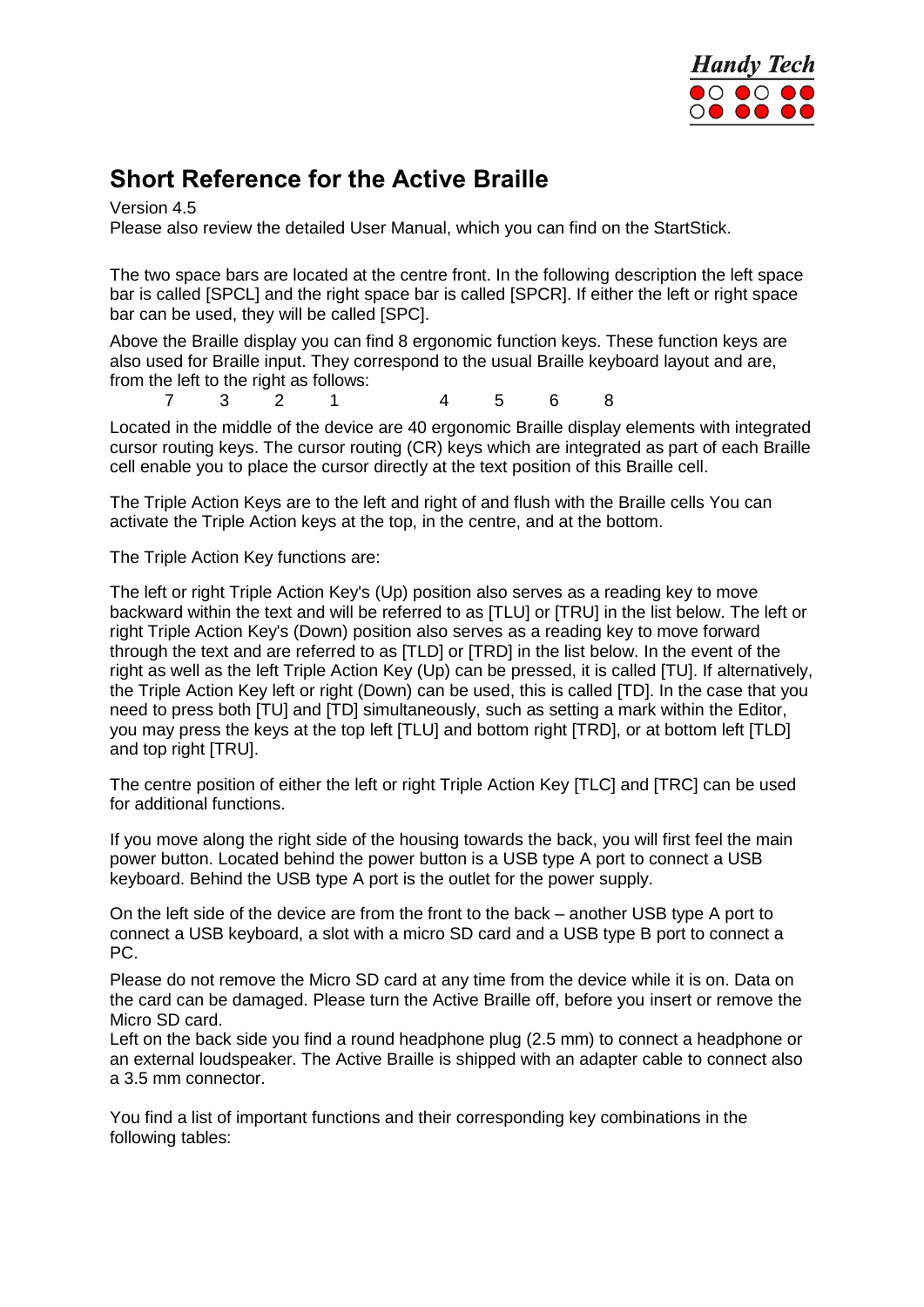

# **Navigating the Menu System**

| <b>Function</b>                    | <b>Keys</b>           |
|------------------------------------|-----------------------|
| One menu item to the left          | TU or SPC+7 or SPC+1  |
| One menu item to the right         | TD or SPC+8 or SPC+4  |
| First menu item within one level   | SPC+1 2 3             |
| Last menu item within one level    | SPC+456               |
| Move up one menu level             | <b>TLC</b>            |
| Select or move down one menu level | <b>TRC</b>            |
| Toggle check box                   | SPC or TRC or CR keys |
| Select menu item directly          | Hotkeys               |
| Return to suspended Editor         | SPC+123456            |

## **Editor Functions**

| Function                                 | <b>Keys</b>                                |
|------------------------------------------|--------------------------------------------|
| Abort operations, cancel markings        | TLC                                        |
| <b>Read text</b>                         | TU or TD                                   |
| Start automatic reading                  | SPC+TD                                     |
| Change automatic reading speed           | TU or TD, if automatic reading is active   |
| Manual scrolling                         | <b>SPC</b>                                 |
| Halt automatic reading                   | CR keys                                    |
| Automatic scrolling via ATC on/off       | Chord A (SPC + 17)                         |
| Delete character at cursor position      | $SPC+45$                                   |
| Backspace                                | Chord b (SPC+12)                           |
| Cursor to top of file (Home)             | SPC+1 2 3                                  |
| Cursor to end of file (End)              | SPC+456                                    |
| Cursor to beginning of line              | SPC+13                                     |
| Cursor to end of line                    | <b>SPC+46</b>                              |
| Cursor to beginning of next sentence     | SPC+5                                      |
| Cursor to beginning of previous sentence | SPC+2                                      |
| Cursor to next word                      | SPC+6                                      |
| Cursor to previous word                  | SPC+3                                      |
| Move cursor left                         | SPC+7                                      |
| Move cursor right                        | SPC+8                                      |
| Move cursor one line up                  | SPC+1                                      |
| Move cursor one line down                | SPC+4                                      |
| Direct cursor placement                  | <b>Cursor Routing Keys</b>                 |
| Mark beginning of block                  | SPC+TRC or press CR key twice at beginning |
|                                          | of block                                   |
| Cut block                                | Chord x (SPC+1 3 4 6)                      |
| Copy block                               | Chord c (SPC+14)                           |
| Delete block (without copying)           | Chord X (SPC+1 3 4 6 7), or SPC+1 2        |
| Paste block                              | Chord v (SPC+1 2 3 6)                      |
| Exchange mark and cursor                 | <b>SPC+78</b>                              |
| Toggle insert/overstrike mode            | Chord i (SPC+2 4), insert mode is default  |
| Set mark                                 | TU+TD                                      |
| Jump to mark                             | Chord m (SPC+1 3 4)                        |
| Incremental forward search               | Chord f (SPC+1 2 4)                        |
| Incremental backward search              | Chord F (SPC+1 2 4 7)                      |
| Forward search and replace               | Chord r (SPC+1 2 3 5)                      |
| Display character in ASCII               | Chord D (SPC+1 4 5 7)                      |
| Insert current date                      | Chord d (SPC+1 4 5)                        |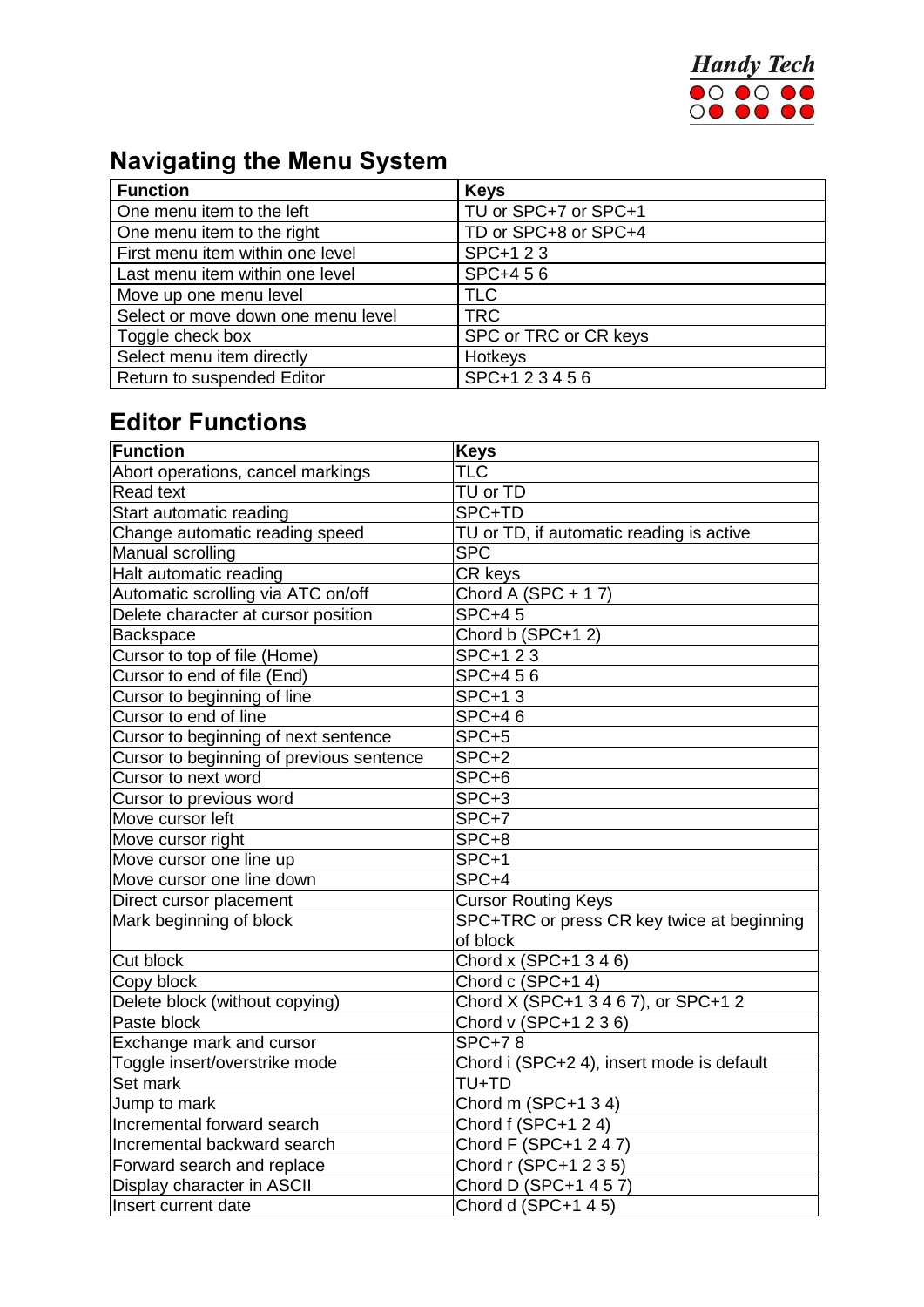

| <b>Function</b>                | <b>Keys</b>           |
|--------------------------------|-----------------------|
| Insert current time            | Chord t (SPC+2 3 4 5) |
| Save file (without closing it) | Chord $s$ (SPC+2 3 4) |
| Open file from Editor          | Chord o (SPC+1 3 5)   |
| Open file in read-only mode    | Chord O (SPC+1 3 5 7) |
| Switch to next file            | SPC+568               |
| Switch to previous file        | SPC+237               |
| Save and close file            | Chord e (SPC+1 5)     |
| Suspend Editor                 | SPC+123456            |
| Editor's Setup menu            | Chord u (SPC+1 36)    |
| Status display                 | Chord S (SPC+2 3 4 7) |
| Switch to PC Mode              | Chord p (SPC+1 2 3 4) |
| Help                           | Chord h (SPC+1 2 5)   |

## **Keys in PC Mode**

| <b>Function</b>                           | <b>Kevs</b>                             |
|-------------------------------------------|-----------------------------------------|
| Return to menu                            | Hold down SPC+1 3 4 about half a second |
| Switch between Braille display and status | SPCL+SPCR                               |
| module display                            |                                         |

# **Fixed Key Functions on External Keyboard**

| <b>Function</b>                      | <b>Key/Key Combinations</b> |
|--------------------------------------|-----------------------------|
| Switch external keyboard to PC       | Chord: $(SPC+2 5)$          |
| Entire Braille display line to left  | Page up                     |
| Entire Braille display line to right | Page down                   |
| Cursor to top of file                | Ctrl+Pos1                   |
| Cursor to end of file                | Ctrl+End                    |
| Toggle between insert and overstrike | Insert                      |
| Delete current character             | <b>Delete</b>               |
| Delete character left of cursor      | <b>Backspace</b>            |
| Set beginning of block               | Ctrl+Enter                  |
| Copy block                           | $Ctrl + c$                  |
| Cut block                            | $Ctrl+x$                    |
| Delete block (without copying)       | Ctrl+X or backspace         |
| Paste block                          | $Ctrl+v$                    |
| Exchange mark and cursor             | Ctrl+Tab                    |
| Status display                       | $Ctrl + S$                  |
| Incremental forward search           | $Ctrl + f$                  |
| Incremental backward search          | $Ctrl + F$                  |
| Forward search and replace           | $Ctrl+r$                    |
| <b>ESC</b> function                  | <b>ESC</b>                  |
| Navigation                           | Arrow keys                  |
| Cursor to previous word              | Ctrl+cursor left            |
| Cursor to next word                  | Ctrl+cursor right           |
| Cursor to previous sentence          | Ctrl+cursor up              |
| Cursor to next sentence              | Ctrl+cursor down            |
| Cursor to beginning of line          | Pos1                        |
| Cursor to end of line                | End                         |
| Set mark                             | $Ctrl+M$                    |
| Jump to mark                         | $Ctrl+m$                    |
| Switch to next file                  | ALT+Tab                     |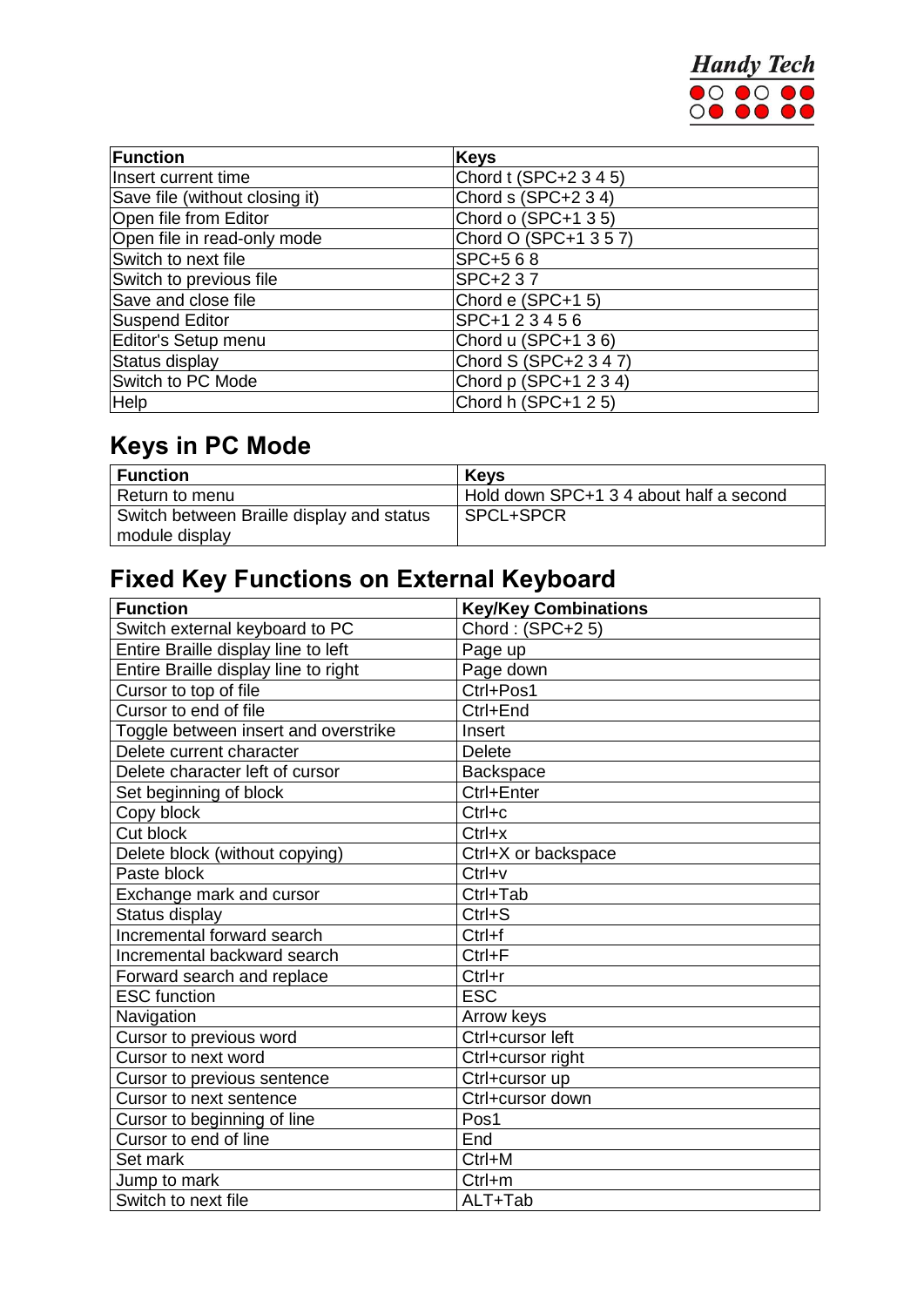

| <b>Function</b>                | <b>Key/Key Combinations</b> |
|--------------------------------|-----------------------------|
| Switch to previous file        | ALT+Shift+Tab               |
| <b>Suspend Editor</b>          | Ctrl+Space                  |
| Save file (without closing it) | $Ctrl + s$                  |
| Save and close file            | $Ctrl + e$                  |
| Help                           | $Ctrl + h$                  |
| Editor's Setup menu            | $Ctrl+u$                    |
| Switch to PC Mode              | $Ctrl + p$                  |
| Display character in ASCII     | $Ctrl + D$                  |
| Open file from Editor          | $Ctrl+o$                    |
| Open file in read-only mode    | $Ctrl + O$                  |
| Insert current date            | $Ctrl + d$                  |
| Insert current time            | Ctrl+t                      |

#### **Screen Reader Functions**

The key assignments for the different screen readers Window-Eyes, JAWS and Hal/SuperNova on the Actilino are as similar as possible. In the following table, you find the assignments for JAWS. You can find the tables for Window-Eyes and Hal/SuperNova as well as the complete table for JAWS in the user manual.

| <b>Control Key/Braille Dot</b>          | <b>Function</b>                                                      |
|-----------------------------------------|----------------------------------------------------------------------|
|                                         | Activate PC cursor tracking.                                         |
|                                         | Display the first line in the window (title).                        |
| $\frac{[7]}{[3]}$<br>$\frac{[2]}{[1]}$  | Move the Braille display to the left.                                |
|                                         | Move the Braille display section one line up without changing        |
|                                         | the horizontal position.                                             |
| [SPCL]                                  | If there is any text to the left of the Braille display section, it  |
|                                         | moves to the left, if not, it moves one line up and moves the        |
|                                         | cursor.                                                              |
| [SPCR]                                  | If there is any text to the right of the Braille display section, it |
|                                         | moves to the right, if not, it moves one line down and moves         |
|                                         | the cursor.                                                          |
| [4]                                     | Move the Braille display section one line down without               |
|                                         | changing the horizontal position.                                    |
|                                         | Move the Braille display to the right.                               |
| $\frac{\left[5\right]}{\left[6\right]}$ | Display the last line in the window.                                 |
| [8]                                     | Drag the JAWS cursor to the PC cursor and activate the               |
|                                         | JAWS cursor.                                                         |
| [TU]                                    | If there is any text to the left of the Braille display section, it  |
|                                         | moves to the left, if not, it moves one line up.                     |
| [TD]                                    | If there is any text to the right of the Braille display section, it |
|                                         | moves to the right, if not, it moves one line down.                  |
| [SPCL + SPCR]                           | Toggle status modules on and off.                                    |
| [7 8]                                   | Switch between structured mode, section output and speech            |
|                                         | output.                                                              |
| [38]                                    | Change cursor representation (dots 7 and 8, all 8 dots,              |
|                                         | blinking and non-blinking).                                          |
| [2 8]                                   | Toggle between 6/8 dot Braille.                                      |
| [1 8]                                   | Handy Tech configuration dialog (starting from Handy Tech            |
|                                         | <b>JAWS Driver version 3.x)</b>                                      |
| [4 8]                                   | Toggle between focused text on Braille display/same text as          |
|                                         | on screen.                                                           |
| [58]                                    | Activate the JAWS cursor.                                            |
|                                         |                                                                      |